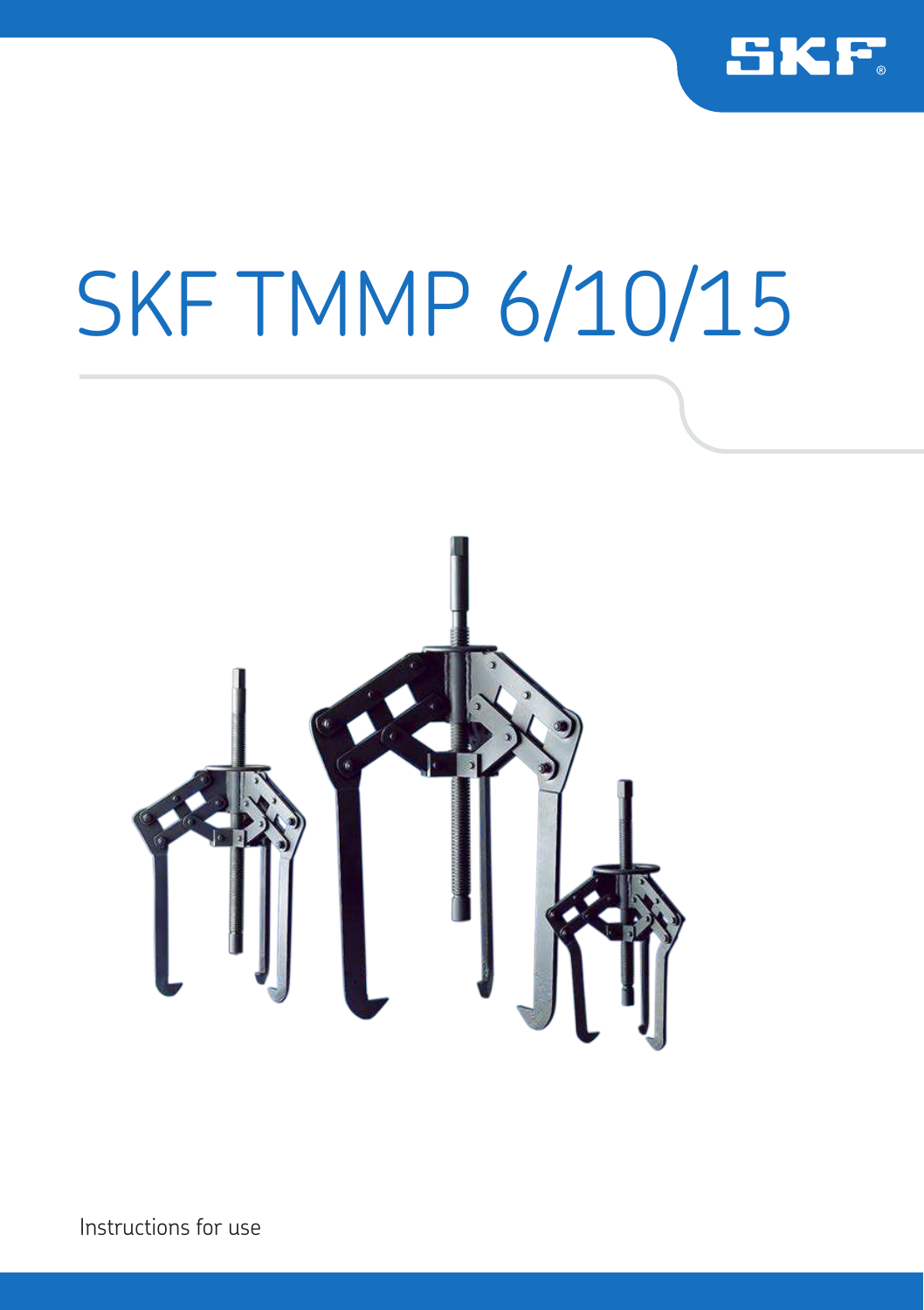#### Table of contents

Original instructions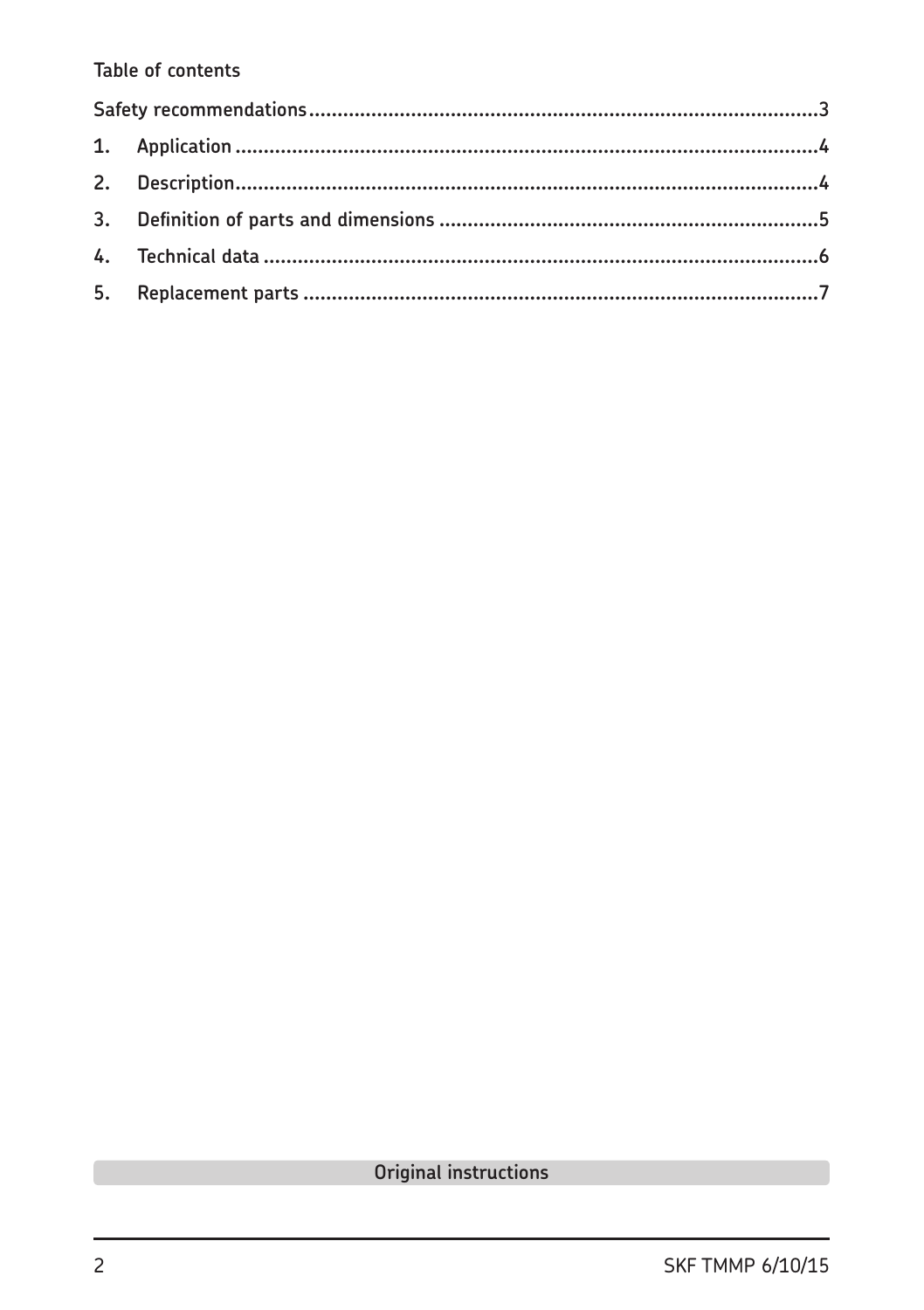

#### **Safety recommendations**

- The equipment should only be operated by trained personnel.
- Always follow the operating instructions.
- Check the puller and all accessories carefully before use. Never use even slightly damaged components.
- Make sure the force rating of the puller (F) exceeds calculated maximum withdrawal force.
- Do not exceed the maximum torque (T) when applying force on a mechanical spindle.
- Always prevent the workpiece/tool from being projected upon sudden release of pressure (e.g. by use of retaining nut).
- Ensure that the puller legs are properly secured around the workpiece. Each claw must be fully engaged.
- Ensure that the separators are properly secured behind the workpiece.
- Make sure the force is equally distributed in all arms.
- Never use the equipment above the stated maximum force.
- Use protective goggles.
- Cover the work with a protective blanket or shield while force is being applied.
- Never modify the unit.
- Use original parts only.
- In case of any uncertainties in regard to the use of the puller, contact SKF.

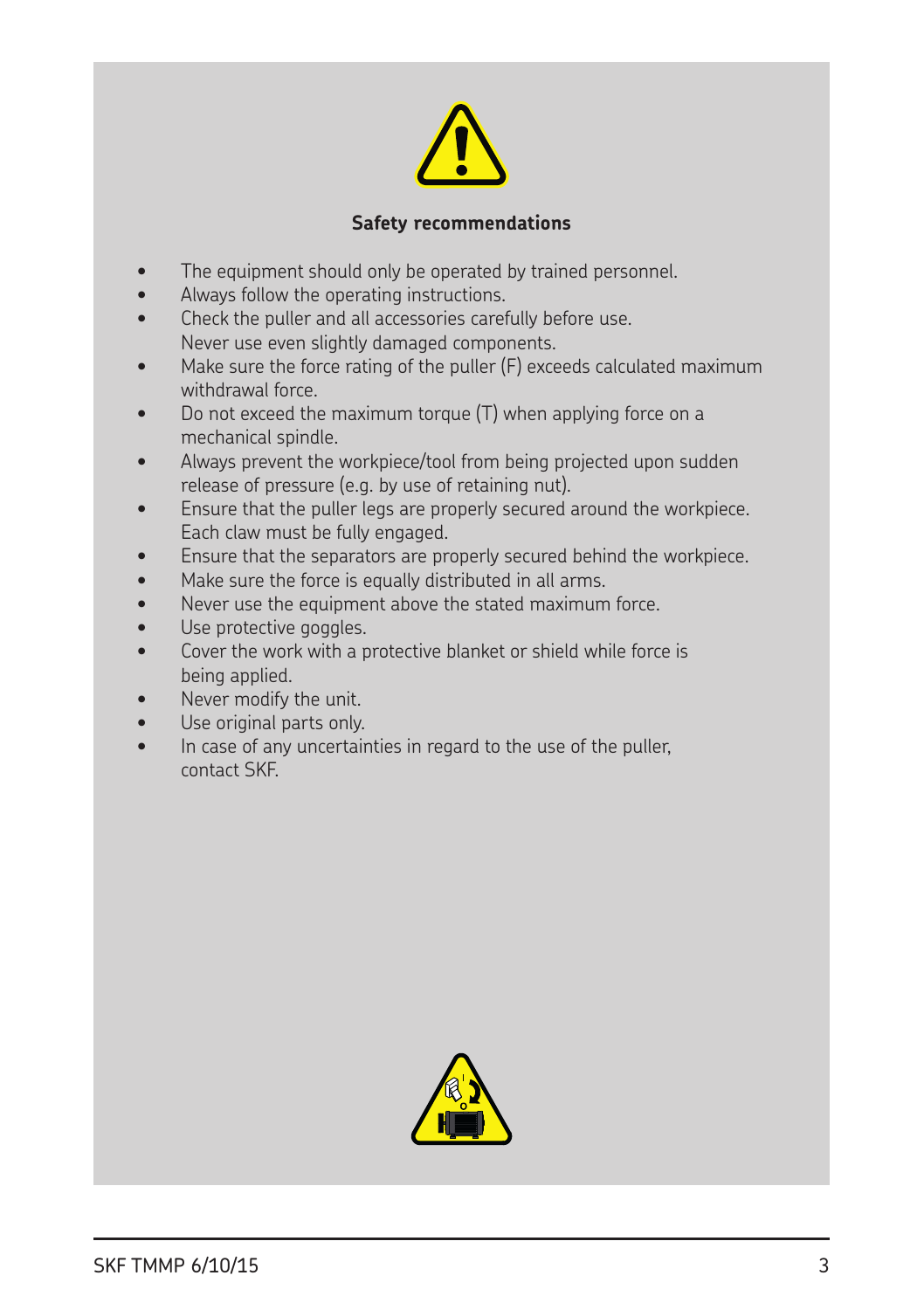## **1. Application**

The TMMP 6, TMMP 10 and TMMP 15 are suitable for dismounting medium to large size bearings and other machinery components.

A unique pantograph system for adjustment of the width of the grip prevents misalignment during operation, thereby reducing the risk of damage to the shaft or the bearings. The maximum withdrawal force ranges from 6 metric tonnes (13,500 lbf) for the TMMP 6 to 15 metric tonnes (33,700 lbf) for the TMMP 15.

## **2. Description**

The pullers are all made of blackened, high-quality steel and are equipped with three arms. No pre-setting of the width of grip is required. The puller will open fully when the boss holding the arms is pushed forward, and close to grip the bearing when the boss is pulled backward. This feature makes the TMMP 6, TMMP 10 and TMMP 15 fast and practical tools to work with.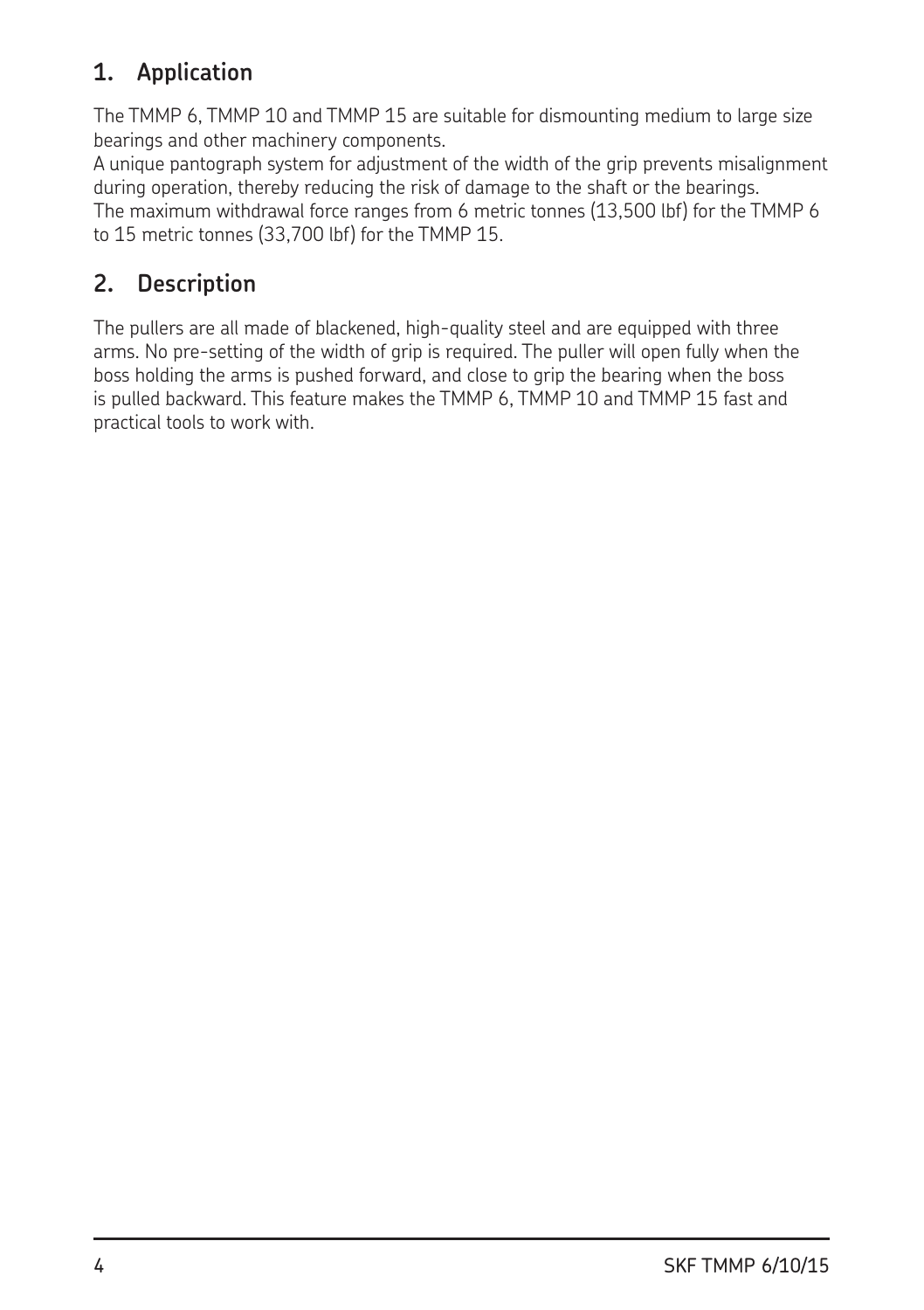### **3. Definition of parts and dimensions**



| A | Spindle hexagon head |  |
|---|----------------------|--|
|---|----------------------|--|

- **B** Boss
- **C** Spindle
- **D** Arm
- **E** Claw
- **L** Effective arm length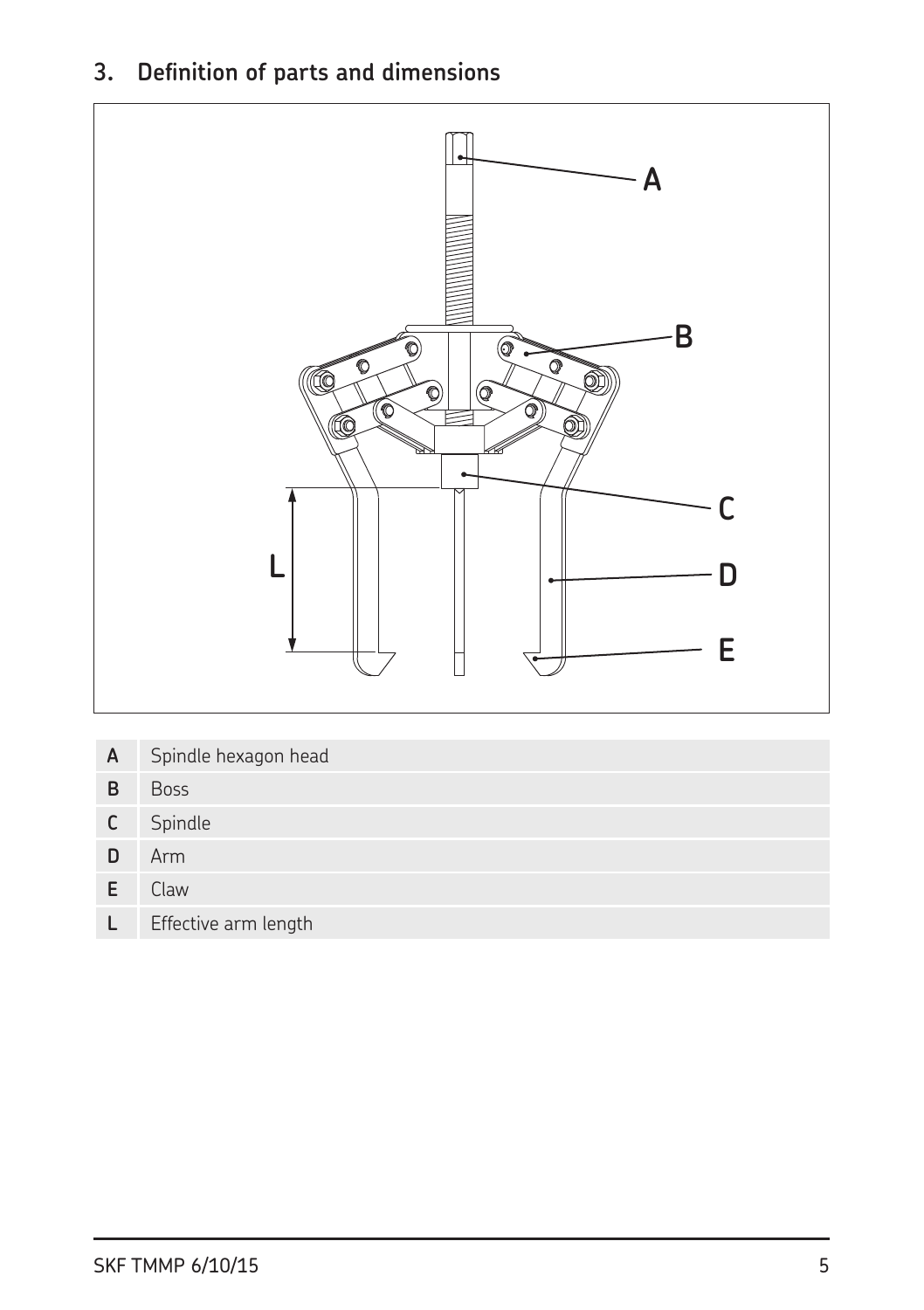### **4. Technical data**

| <b>Designation</b>   | TMMP 6                 | TMMP <sub>10</sub>  | <b>TMMP 15</b>       |
|----------------------|------------------------|---------------------|----------------------|
| No. of arms          | 3                      | 3                   | 3                    |
| Width of grip        | 50-127 mm              | 100-223 mm          | 140-326 mm           |
|                      | $(2.0 - 5.0)$ in.)     | $(3.9 - 8.7)$ in.)  | $(5.5 - 12.8)$ in.)  |
| <b>Effective arm</b> | $120$ mm               | 207 mm              | 340 mm               |
| length $(L)$         | $(4.7 \text{ in.})$    | $(8.2 \text{ in.})$ | $(13.4 \text{ in.})$ |
| Maximum              | 60 kN                  | 100 kN              | 150 kN               |
| withdrawal force (F) | $(6.7 \text{ US ton})$ | $(11,2$ US ton)     | $(17$ US ton)        |
| Maximum              | 175 Nm                 | 340 Nm              | 700 Nm               |
| torque (T)           | $(130$ lbf ft)         | $(250$ lbf ft $)$   | $(515$ lbf ft)       |
| Weight               | 4.0 kg (8.8 lb)        | 8.5 kg (19.0 lb)    | 21.5 kg (47.4 lb)    |



| <b>Designation</b>             | TMMP 6               | <b>TMMP 10</b>       | <b>TMMP 15</b>       |
|--------------------------------|----------------------|----------------------|----------------------|
| Claw height (a)                | $15 \text{ mm}$      | $20 \text{ mm}$      | $30 \text{ mm}$      |
|                                | $(0.59 \text{ in.})$ | $(0.78 \text{ in.})$ | $(1.18 \text{ in.})$ |
| Claw length (b)                | 19mm                 | $26 \text{ mm}$      | $37 \text{ mm}$      |
|                                | $(0.75 \text{ in.})$ | $(1.02 \text{ in.})$ | $1.46$ in.)          |
| Claw width (c)                 | $8 \text{ mm}$       | $10 \text{ mm}$      | $12 \text{ mm}$      |
|                                | $(0.31 \text{ in.})$ | $(0.39 \text{ in.})$ | $0.47$ in.)          |
| Spindle hexagonal<br>head (AF) | $22 \text{ mm}$      | $21 \text{ mm}$      | 28 mm                |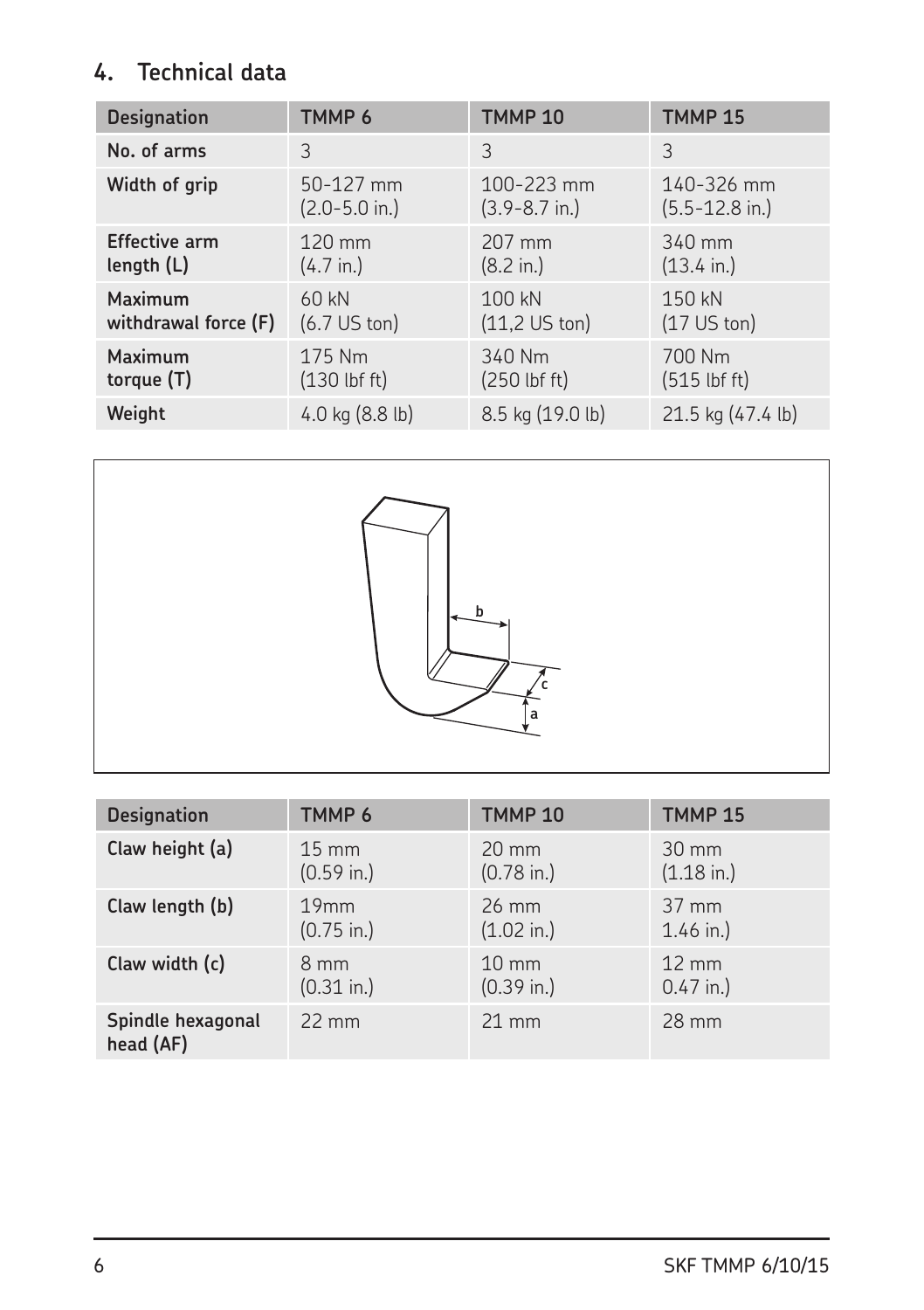### **5. Replacement parts**

| Ref. | <b>Designation</b> | <b>Description</b>      | TMMP <sub>6</sub>  | <b>TMMP 10</b>     | <b>TMMP 15</b> |
|------|--------------------|-------------------------|--------------------|--------------------|----------------|
| A    | $TMMP  -5$         | Spindle with centre nib |                    |                    |                |
| в    | $T$ MMP -1         | Arm length (L)          | $120 \text{ mm}^*$ | $207 \text{ mm}^*$ | 260 mm         |
| B    | $T$ MMP -2         | Arm length (L)          | 220 mm             | 350 mm             | 340 mm*        |
| в    | $TMMP  -3$         | Arm length (L)          | 370 mm             | $460$ mm           | 435 mm         |
| B    | $TMMP  -4$         | Arm length (L)          | $470$ mm           | $710 \text{ mm}$   | 685 mm         |

*\* Standard arm. Other arms available as optional equipment.*